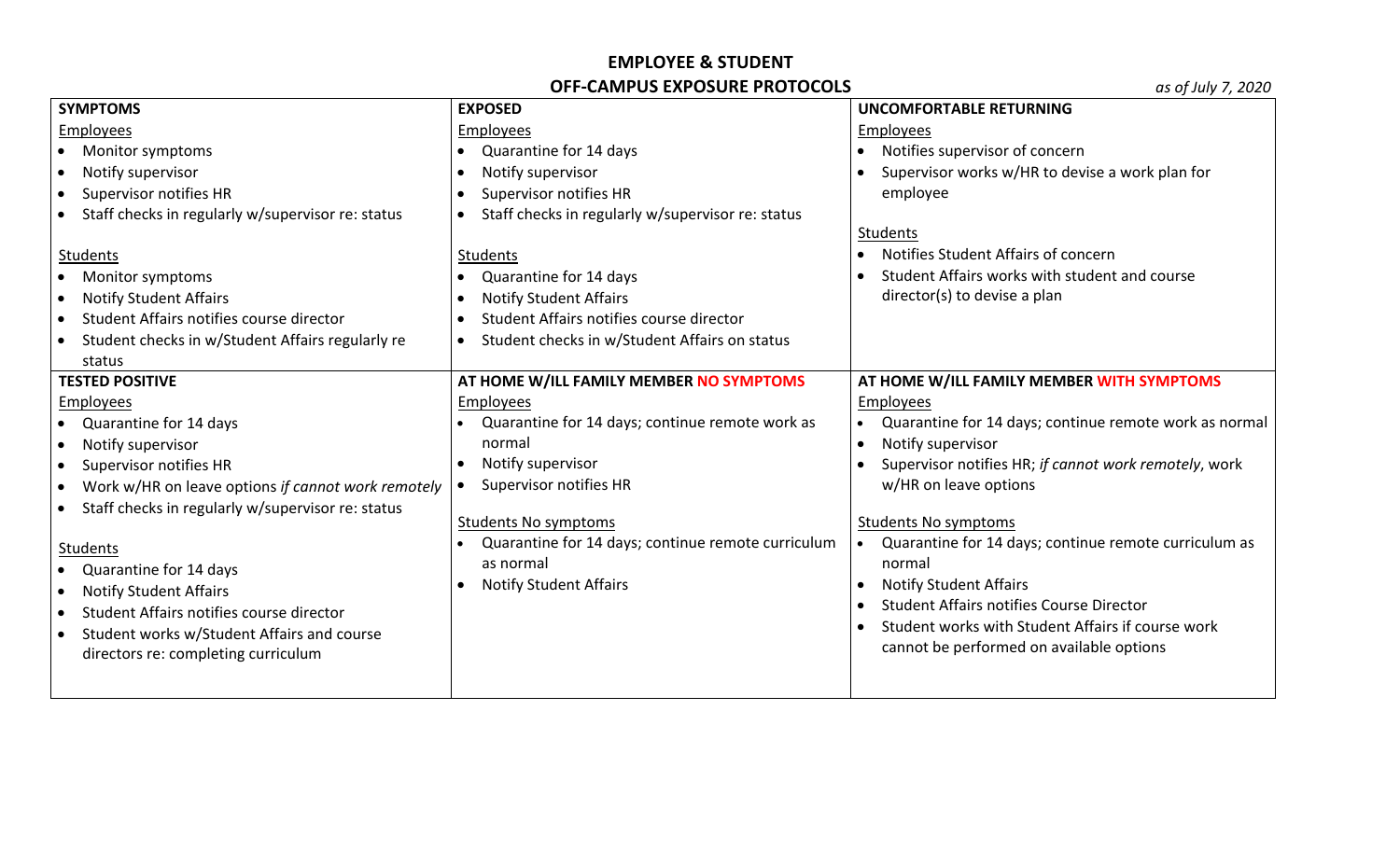## **EMPLOYEE & STUDENT ON-CAMPUS EXPOSURE PROTOCOLS**

| <b>SYMPTOMS</b>                                                                                                                                                                                                                                                                                                                                      | <b>EXPOSED</b>                                                                                                                                                                                                                                                                                                                                                                                            | <b>UNCOMFORTABLE RETURNING</b>                                                                                                                                                                                                                                                                                                          |
|------------------------------------------------------------------------------------------------------------------------------------------------------------------------------------------------------------------------------------------------------------------------------------------------------------------------------------------------------|-----------------------------------------------------------------------------------------------------------------------------------------------------------------------------------------------------------------------------------------------------------------------------------------------------------------------------------------------------------------------------------------------------------|-----------------------------------------------------------------------------------------------------------------------------------------------------------------------------------------------------------------------------------------------------------------------------------------------------------------------------------------|
| Employees                                                                                                                                                                                                                                                                                                                                            | Employees                                                                                                                                                                                                                                                                                                                                                                                                 | Employees                                                                                                                                                                                                                                                                                                                               |
| Go home; if unable to go home, report to sick<br>$\bullet$<br>room until you can arrange transportation<br>Notify supervisor<br>Monitor symptoms<br>Supervisor notifies HR, COVID-19 Supervisor and<br><b>Occupational Nurse</b><br>Work w/HR on leave options<br>Staff checks in w/supervisor re: status to<br>determine return to campus           | Go home; if unable to go home, report to sick<br>$\bullet$<br>room until you can arrange transportation<br>Notify supervisor<br>$\bullet$<br>Quarantine for 14 days<br>$\bullet$<br>Supervisor notifies HR, COVID-19 Supervisor and<br>$\bullet$<br><b>Occupational Nurse</b><br>Work w/HR on leave options<br>$\bullet$<br>Staff checks in w/supervisor re: status to<br>٠<br>determine return to campus | Notifies supervisor of concern<br>Supervisor works w/HR to devise a work plan for<br>$\bullet$<br>employee<br>Students<br>Notifies Student Affairs of concern<br>Student Affairs works with student and course<br>director(s) to devise a plan                                                                                          |
| <b>Students</b><br>Go home; if unable to go home, report to sick room<br>until you can arrange transportation<br>Monitor symptoms<br>$\bullet$<br><b>Notify Student Affairs</b><br>$\bullet$<br><b>Student Affairs notifies Course Director</b><br>Student checks in w/Student Affairs re status to<br>determine return to campus                    | Students<br>• Go home; if unable to go home, report to sick<br>room until you can arrange transportation<br>Quarantine for 14 days<br>$\bullet$<br><b>Notify Student Affairs</b><br>$\bullet$<br><b>Student Affairs notifies Course Director</b><br>Student checks in w/Student Affairs re status to<br>$\bullet$<br>determine return to campus                                                           |                                                                                                                                                                                                                                                                                                                                         |
| <b>TESTED POSITIVE</b>                                                                                                                                                                                                                                                                                                                               | AT HOME W/ILL FAMILY MEMBER NO SYMPTOMS                                                                                                                                                                                                                                                                                                                                                                   | AT HOME W/ILL FAMILY MEMBER WITH SYMPTOMS                                                                                                                                                                                                                                                                                               |
| Employees<br>Do not come to campus<br>Quarantine for 14 days<br>$\bullet$<br>Notify supervisor<br>$\bullet$<br>Supervisor notifies HR, COVID-19 Supervisor &<br><b>Occupational Nurse</b><br>Work w/HR on leave options if cannot work remotely<br>$\bullet$<br>Staff checks in w/supervisor and occupational nurse<br>re: status & return to campus | Employees<br>Do not come to campus<br>$\bullet$<br>Quarantine for 14 days<br>Notify supervisor<br>Supervisor notifies HR, COVID-19 Supervisor &<br><b>Occupational Nurse</b><br>Work w/HR on leave options if cannot work remotely<br>Staff checks in w/supervisor and occupational nurse<br>re: status & return to campus                                                                                | Employees<br>Do not come to campus<br>$\bullet$<br>Quarantine for 14 days<br>Notify supervisor<br>$\bullet$<br>Supervisor notifies HR, COVID-19 Supervisor &<br><b>Occupational Nurse</b><br>Work w/HR on leave options if cannot work remotely<br>Staff checks in w/supervisor and occupational nurse re:<br>status & return to campus |